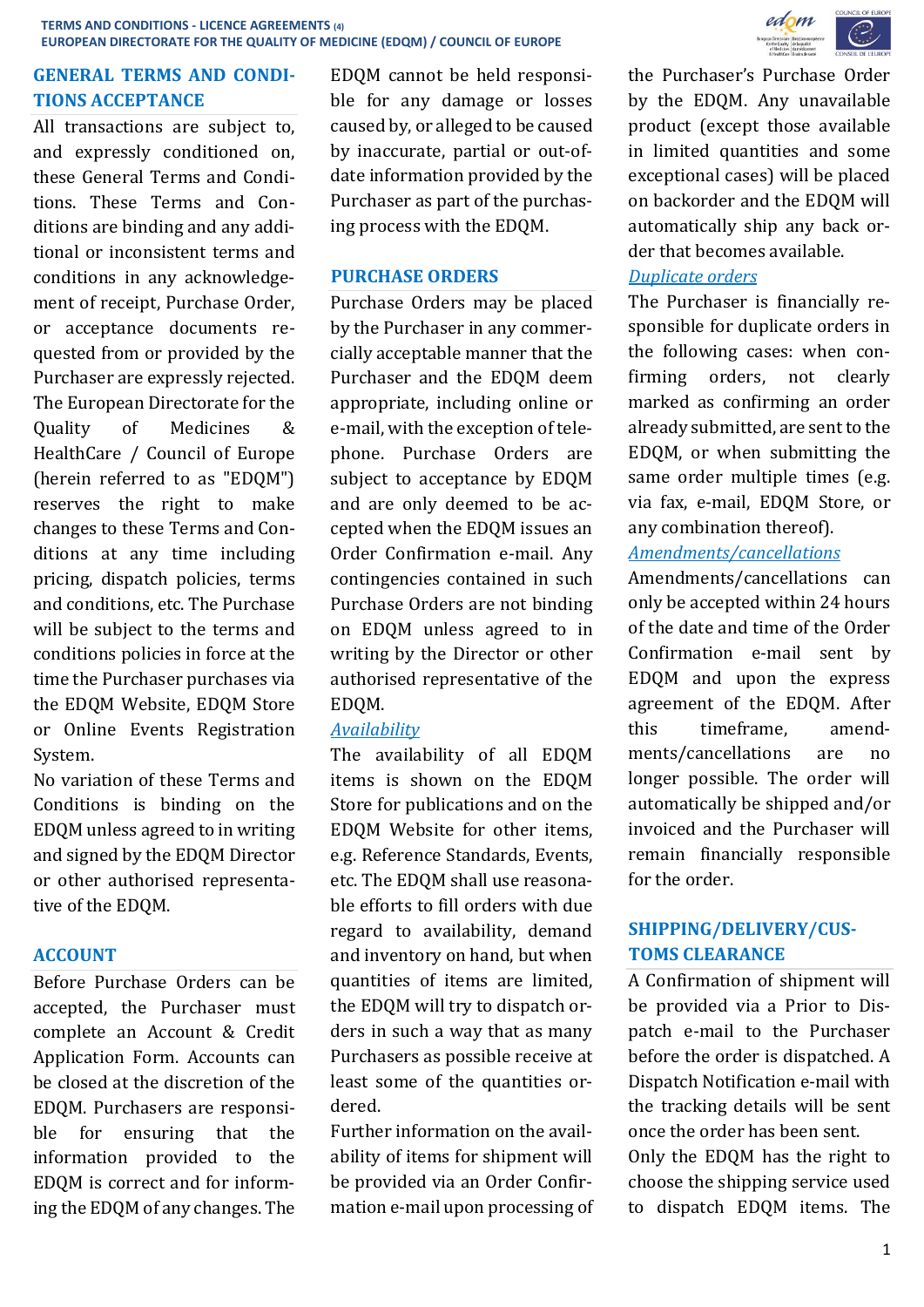Consignee/Purchaser is not permitted to provide their shipping import account number to pay shipping charges nor pick up the order directly. The Incoterms used are listed in the specific Terms and Conditions.

- *Regulatory Procedures and SH/NDP (harmonised system).*

The SH/NDP code added to each item listed in the shipping documentation is a proposal by the EDQM and is not binding. The importer shall be personally responsible for the tariff classification in the country of import and will assume the ensuing regulatory, fiscal, health and safety obligations.

Origin of the goods: Diplomatic, Council of Europe (France) SH/NDP 000009.

This SH/NDP code is strictly limited to the EDQM's export operations out of France.

### **PRICES**

All prices and product descriptions for goods and order handling charges shall be as those identified on the [EDQM's](http://www.edqm.eu/)  [Website](http://www.edqm.eu/) and/or the [EDQM Store](https://store.edqm.eu/index.html) at the time the order is processed for dispatch. However, the EDQM will honour all EDOM price quotations up to and including the expiration date on the quotation on condition that the product(s) remain available. Any applicable discounts will be shown on the Order Confirmation.

# **VAT & OTHER TAXES**

#### *VAT*

All prices on the EDQM Store or EDQM Website are per unit and

exclusive of customs duties and taxes and are shown in euros. Transactions with the EDQM (being part of the Council of Europe) within the European Union are exempt from VAT under Article 13 of the Council of the European Union Directive 2006/112/EC on the common system of valueadded tax. As an international organisation with diplomatic status, the Council of Europe has no VAT identification number. Customers based in the EU should comply with applicable VAT regulations. Taxable customers should account for VAT via the reverse charge mechanism.

### *Import and Customs Charges*

Notwithstanding the above, customs duties, VAT and other taxes may be levied on all transactions and shipping outside the EU. These duties and taxes are to be paid by the Purchaser who shall be responsible for both declaration and payment of all applicable import taxes, customs clearance costs, final transport charges (depending on the Incoterm) and other customs duties in the country concerned. In no event shall the said duties and taxes be paid by the EDQM nor should they be deducted from the amount paid to the EDQM.

Applicable taxes, customs clearance costs, final transport charges (depending on the Incoterm) and other customs duties do not entitle the Purchaser to cancel his/her order, refuse the items or to claim reimbursement or interest from the EDQM.



#### **INVOICING & PAYMENT**

Payment terms will be mentioned on the Order Confirmation e-mail and the invoice. The general payment terms for all items under these Terms and Conditions are thirty (30) days from the end of the month following the date of the invoice issued by the EDQM, based on approval of a credit line by the EDQM's Accounts Receivable Team. However, the EDQM retains the option to modify the payment terms and this will be communicated to the Purchaser before any pending order is processed.

The EDQM accepts payment via the EDQM Store, Bank Transfer or by Credit/Bank Cards (Visa, Eurocard, MasterCard, and American Express). The EDQM store facility for electronic payment by credit card is fully secure. All data transmitted are encrypted, and neither the EDQM nor any third party has access to them.

The EDQM does not accept payment by letter of credit. The Purchaser must ensure that payment is made net of charge for the EDQM and the amount paid must cover the amount invoiced in euros.

### *Late Payment*

Should the Purchaser fail to comply with the payment terms they will automatically be deemed in default of payment and risk having their line of credit rescinded. In addition, all outstanding invoices, even if payment is not already due, will require immediate payment in full, and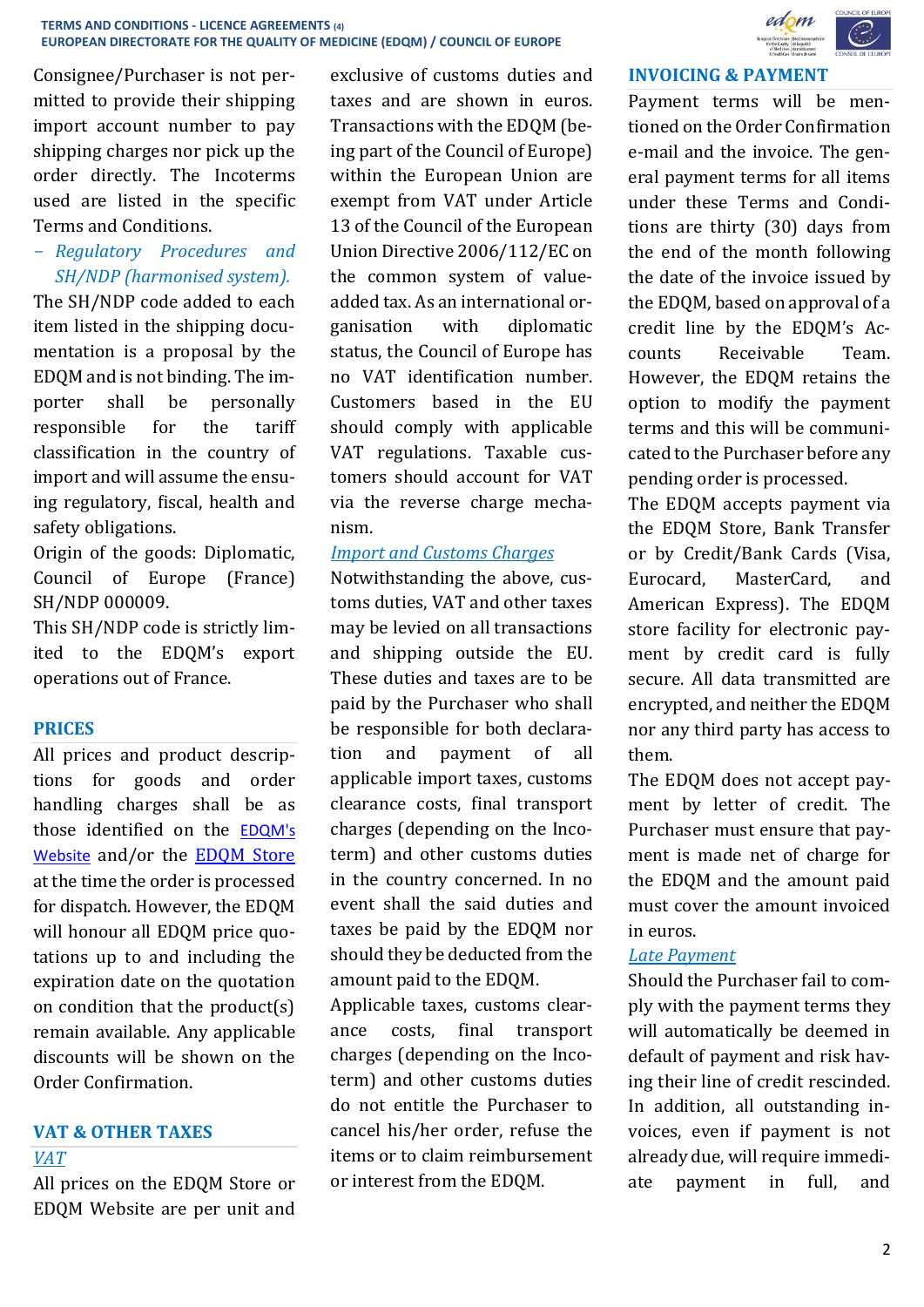authorised credit terms will be cancelled.

The EDQM reserves the right to apply a penalty charge of 12% of the total amount outstanding after the due payment date. This penalty is based on the number of overdue days and is calculated as follows: [overdue amount x 12 %] x [overdue days /365]. The EDQM also reserves the right to apply a charge for debt recovery costs per invoice as follows:

| Invoice amount          | Recovery costs |
|-------------------------|----------------|
| Up to €999.99           | €40            |
| Between €1000           | €70            |
| and €9999.99            |                |
| Above $\epsilon$ 10 000 | €100           |

The EDQM reserves a security interest in the items until payment is collected in full.

# **ELECTRONIC COMMUNICA-TIONS AND DATA**

#### *Electronic Communications*

Where possible, the EDQM limits communication with the Purchaser to electronic means. By placing Purchasing Orders with the EDQM, the Purchaser consents to receive electronic communications in respect of the processing and dispatch of their order from the EDQM as well as updates on product safety and price and service changes.

# *Personal data processing – Fair Processing Notice (FPN)*

The EDQM will use data and other information provided by the Purchaser on the order form and/or the Credit Application Form for ordering and for invoicing purposes, and to address any issues linked with the quality of the products bought. The EDQM will also use this data for direct

marketing via e-mail, provided that the product or service being marketed is similar to one which the Purchaser has bought within the previous twelve months or, in the case of publications, the Purchaser has purchased the previous edition of the item. Each time the EDQM sends a marketing e-mail, the Purchaser will have the option to decline to receive further marketing e-mails by sending an e-mail to [cdu@edqm.eu](mailto:data@edqm.eu) with "unsubscribe" in the subject line. The EDQM, for financial reasons, keeps information related to or-

ders for a period of 10 years. Without prejudice to the possibility of transmitting to its bank the data required to process orders, the EDQM undertakes not to divulge the Purchaser's data to third parties with the exception of those contacts provided by the Purchaser on the Account and Credit Application Form and/or during the ordering process.

# **DISTRIBUTORS /WHOLESAL-ERS**

Although there are a number of companies that offer EDQM items for sale, the EDQM does not appoint authorised distributors of its items. Purchasers are free to purchase directly from the EDQM or from a distributor. The EDQM is not liable for items purchased via a distributor.



# **WARRANTIES, LIABILITY & RESPONSIBILITY**

## *Warranties*

The EDQM does not guarantee that the items will meet the Purchaser's specific expectations. The EDQM only guarantees that the items: (i) are fit for use according to EDQM's intended use of the product; (ii) were fit for use at the time they were handed over to the carrier responsible for the delivery of the items to the Purchaser with such accessories, including packaging, delivery instructions or other instructions for the item's delivery and reception, as the Purchaser may expect to receive; (iii) possess qualities and performance capabilities which are normal in goods of the same type and which the Purchaser may expect given the nature of the goods and the information provided on the EDQM's Website and (iv) were dispatched after both the carrier and the Purchaser received clear and accurate instructions for the item's delivery and reception. No other guarantees, either explicit or implied, are given by the EDQM. The EDQM does not guarantee that the purchase or use of the items will not infringe any intellectual property rights, in particular patents.

### *Limitation of Liability*

In no event shall the EDQM be liable for any damages due to the use of items, including, but not limited to, loss of business, loss of profit, loss of use, loss of opportunity, costs of procurement of substitute goods, services or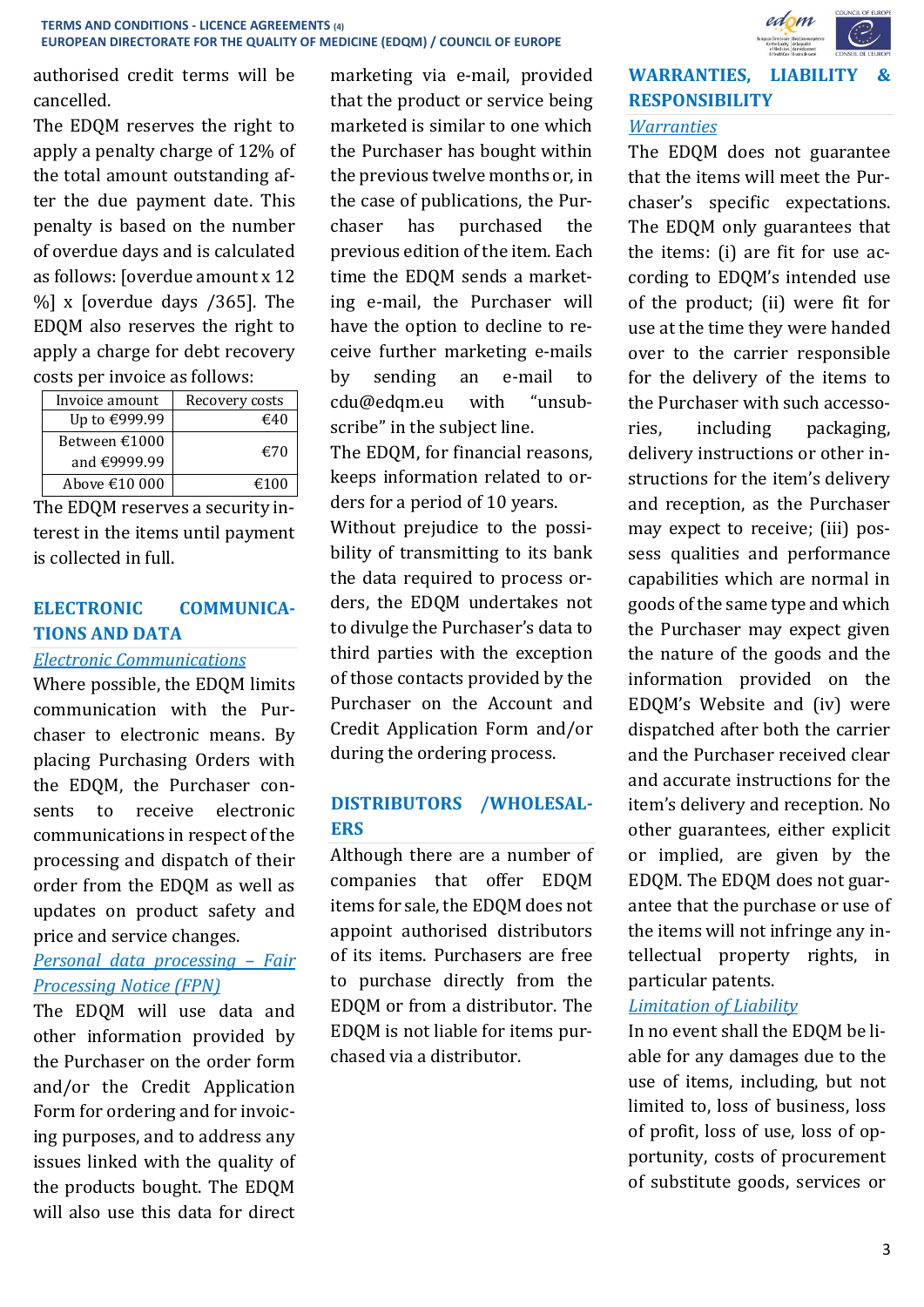systems or for any indirect, special, incidental, punitive or consequential damages, however caused and, whether in contract, tort or under any other theory of liability, whether or not the Purchaser has been advised of the possibility of such damages or costs.

In no event shall the EDQM be held liable for any damages of any kind due to the impossibility of using or accessing its Websites; nor shall the EDQM be held liable for any loss whatever its origins, specifically mentioning loss of profits, connected to the information on its Websites. The EDQM declines all responsibility for any damages of any kind resulting from the fraudulent intrusion of a third party leading to the modification of the information provided therein.

# *Responsibility*

The EDQM cannot be held responsible for orders not being fulfilled in the event of items being out of stock or unavailable due to *force majeure*, disturbances or total or partial strike action and flood or fire. Furthermore, the EDQM cannot be held responsible for the consequences of any delay in delivery due to *force majeure*, such as computer breakdown, disruption or strikes affecting national or private courier services.

### - *Responsibility for items*

It is the Purchaser's responsibility to check with the local, regional or national authorities and to make sure that the items that they intend to order can be imported or used in that country before ordering. As a result, the EDQM cannot be held responsible for failure to meet any specific requirements of the legislation of the country where the items are delivered.

The Purchaser is solely responsible for the choice of items, their storage from the time of delivery and their use. In no event shall the EDQM be liable for any consequent damage.

- *Responsibility for the availability of online facilities and services (EDQM Website, Online Store, CombiStatsTM platform and Events Registration System, etc.)*

The EDQM will do its utmost to ensure that availability of the EDQM Website, the EDQM Store, the EDQM Online Events Registration System or the CombistatsTM platform is uninterrupted. However, due to the nature of the Internet, this cannot be guaranteed. Also, access may be occasionally suspended or restricted to allow for repairs, maintenance, or the introduction of new facilities or services. The EDQM will attempt to limit the frequency and duration of any such suspension or restriction. *Purchaser's responsibility*

The Purchaser guarantees the EDQM against all financial or other implications resulting from any breach or infringement of its obligations.



# **COMPLAINTS, CLAIMS, RE-TURNS AND CANCELLATIONS** *Complaints or Claims*

All Complaints and claims must be made in writing by the Purchaser. They must be received by fax or e-mail or via the EDQM HelpDesk. Any delays in delivery which cannot reasonably be attributed to the EDQM do not entitle the Purchaser to cancel the Purchase Order, refuse the items or claim damages or interest.

# - *Faulty or Damaged Goods*

The EDQM is responsible for goods until they are delivered to the Purchaser (or the designated place of delivery) including for any damage *en route* (according to the Incoterms used).

- *Damaged packaging*. The Purchaser's obligation is to evaluate the shipment's outer packaging immediately upon delivery. If the outer packaging is damaged, it is the responsibility of the Purchaser to point this out to the transporter and to undertake a shipment content evaluation in the presence of the transporter. If the content of the shipment is found to be damaged, the Purchaser must ask the transporter to make a note of the damage on the delivery paperwork. The Purchaser must then submit a complaint about parcel content damages to the EDQM with photographic evidence within 1 working day.
- *Suspected damaged goods*. If, at the time of delivery, the outer packaging is not damaged, but there is a suspicion of damage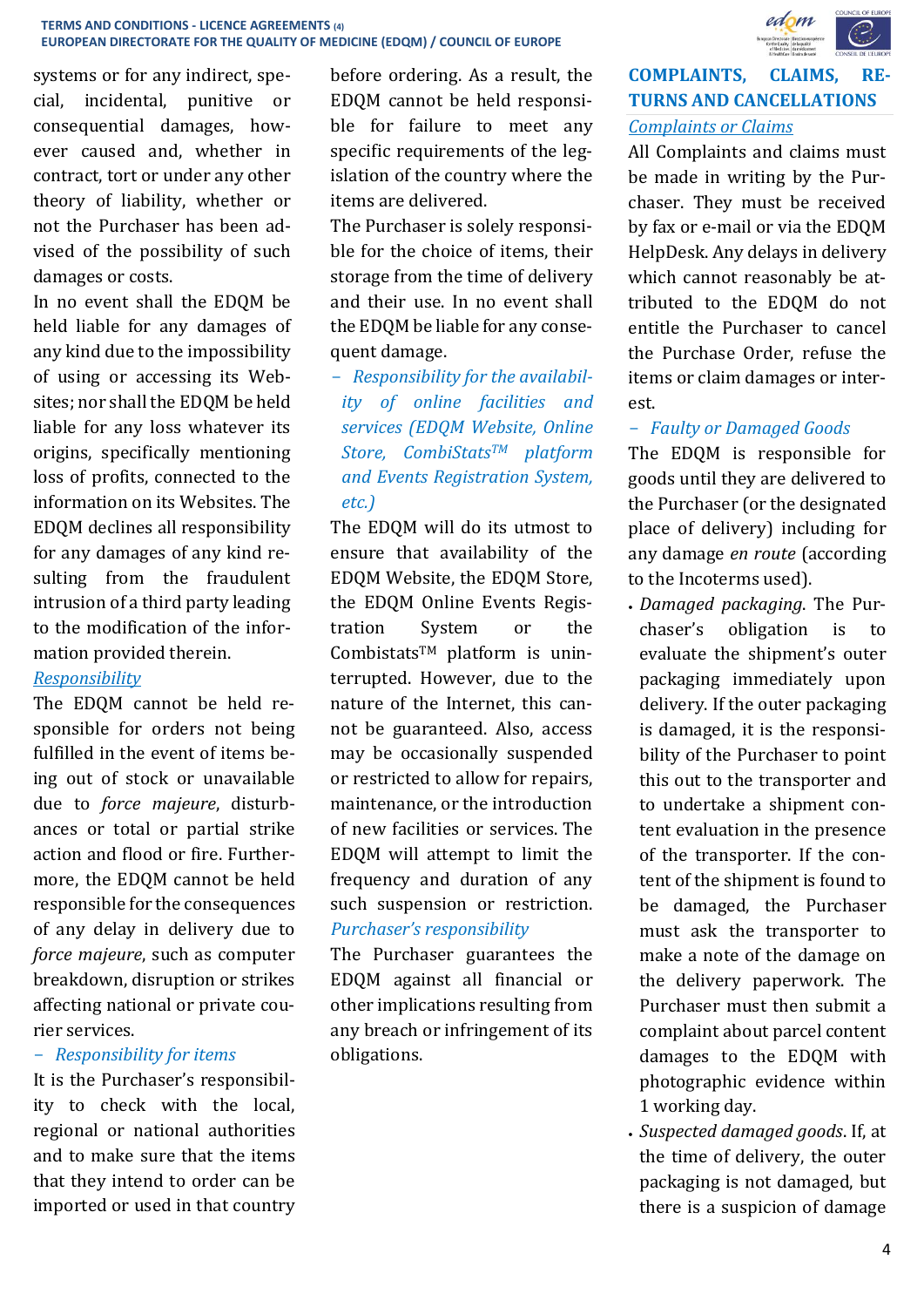to the contents of the shipment, the Purchaser must undertake a shipment content evaluation in the presence of the transporter. If the content of the shipment is found to be damaged, the Purchaser must ask the courier to make a note of the damages on the delivery paperwork. The Purchaser must then submit a complaint about parcel content damages to the EDQM, with photographic evidence, within 1 working day.

# - *Incorrect goods dispatched / Missing items*

It is the Purchaser's responsibility to inspect delivered goods and make any complaints within 5 working days of delivery. Complaints can be made by the Purchaser only if, upon delivery, the items delivered are not found to correspond quantitatively, or if incorrect items are identified, compared with the Order Confirmation and the Prior-to-Dispatch Notification. The "items delivered" refers to the availability of the product under the conditions laid down in article "Availability".

### - *Missing parcel*

Complaints for missing parcels have to be sent to the EDQM within 30 days from the shipping date of the parcel.

# - *Rectification for justified complaints*

If a complaint is shown to be justified, the EDQM will discuss with the Purchaser the method of rectification, i.e., either refunding the Purchaser and/or sending a replacement.

# *Returns*

The EDQM has different return policies for each type of EDQM product (see "Specific Terms and Conditions" below). In no event shall the Purchaser return items to the EDQM unless the EDQM has been notified and has given its written consent. If the EDQM gives written consent, the EDQM will decide the most economical method to return the goods.

### *Cancellations*

Cancellations can only be accepted if received within 24 hours from the date and time of the Order Confirmation e-mail.

# **ARBITRATION & APPLICABLE LAW**

The aim of the EDQM is to settle any disputes amicably in the framework of these Terms and Conditions. In accordance with the provisions of article 21 of the General Agreement on the Privileges and Immunities of the Council of Europe, all disputes between the EDQM and the Purchaser as regards the application of these General Terms shall be submitted, if a mutual agreement cannot be reached between the parties, to arbitration as laid down in Order [No. 481 of the Secretary General,](https://wcd.coe.int/ViewDoc.jsp?p=&id=1128483&Site=DGAL-CD&direct=true) approved by the Committee of Ministers.

This transaction shall be governed by the Council of Europe's relevant regulatory framework, complemented, where necessary, by French national substantive law.



### **SPECIFIC TERMS AND CONDI-TIONS: REFERENCE STANDARDS**

#### *General Conditions*

Given the nature of the items, the EDQM reserves the right to refuse any order if the Purchaser is unable to provide guarantees of the competencies, import and/or export permits, authorisation or expertise required.

#### *Purchase Orders*

### - *Addresses*

The invoice and the delivery address must be both within the EU or both outside the EU. The EDQM cannot accept an invoice address within the EU and a delivery address outside the EU or vice versa.

#### - *Quantities*

Each Reference standard is sold as a "sales unit". Each "sales unit" may include several vials/ampoules. It is the responsibility of the Purchaser to order the number of "sales units" required and not the total number of vials/ampoules. The EDQM's [online](http://crs.edqm.eu/)  [database f](http://crs.edqm.eu/)or reference standards should be consulted before ordering. The EDQM cannot be held responsible for the Purchaser incorrectly ordering the number of "sales units" required.

The EDQM reserves the right to change without notice the unit quantity of a reference standard if the monographs has been updated.

# - *Availability and Restrictions*

When stocks of a given reference standard are low, the EDQM reserves the right to limit the quantities sold to each Purchaser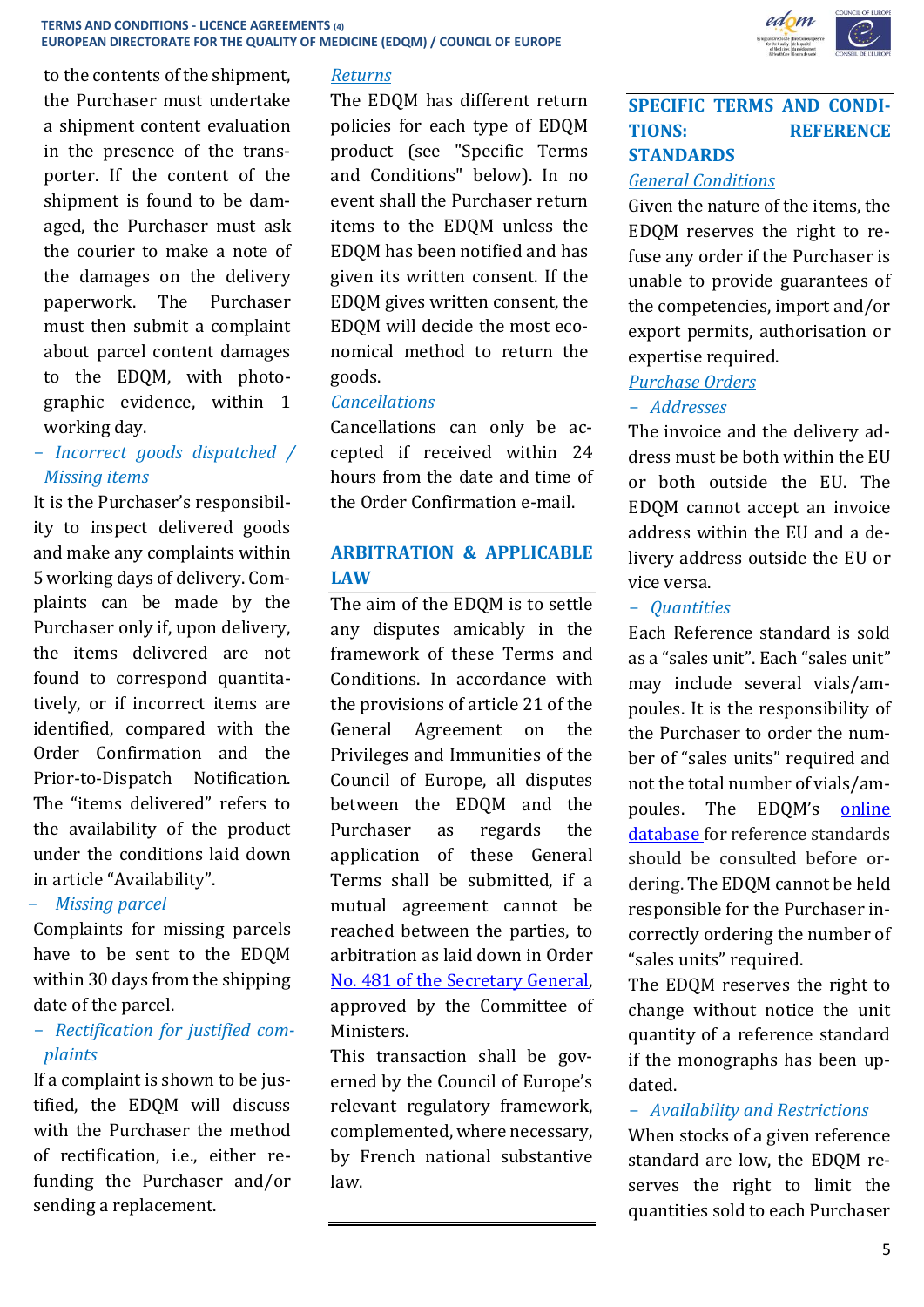to ensure that as many Purchasers as possible will receive at least some of the quantities available.

Restrictions on quantities are applied at the time the Purchase Order is received.

*Warranties, Liabilities and Responsibility*

## - *Quality and purpose of items supplied*

Reference standards are supplied by the EDQM as follows:

- All chemical substances, herbal standards or biological preparations listed in our catalogue are supplied exclusively as European Pharmacopoeia Chemical Reference Substances, Herbal Reference Standards Biological Reference Preparations/ Reagents or Reference Spectra (Ph. Eur. CRS, HRS, BRP, BRR or RS) with the primary intention for use in tests and assays carried out in accordance with the official methods of the European Pharmacopoeia (Ph. Eur.).
- All WHO International Chemical Reference Substances (ICRS) are supplied with the primary intention for use in physical and chemical tests and assays described in the specifications published in "The International Pharmacopoeia" for the quality control of pharmaceutical substances.
- All WHO International Standards for Antibiotics (ISA) are generally intended for the establishment of regional or national secondary standards subsequently used in routine laboratory tests and assays.

### - *Safety*

In the event of any safety concerns or for any other information about a product, the Purchaser must read carefully the safety data sheets or safety data statements available for hazard identified products. It is up to Purchasers to determine independently the risks associated with the items according to the information leaflet and safety data sheet for each item listed on the EDQM's reference standards [online database](http://crs.edqm.eu/) and to take appropriate safety measures, including the provision of appropriate information, equipment and training to those persons coming into contact with the item.

#### - *Warranties*

Except for the use of Reference Standards in tests and assays carried out in accordance with the official methods of the European Pharmacopoeia and by professionals with the necessary technical skills and at their own discretion and risk, the EDQM makes no representation, contractual statement, or expression of opinion concerning the quality or safety of any item supplied, the presence of any defect in it, or its fitness for any particular purpose except that as described above. - *Liability*

Any liability of the EDQM for injury, loss or damage arising from the supply or use of any such item is in any event hereby excluded to the fullest extent permitted by internationally accepted commercial standards; in particular, no liability is accepted



for loss of profits or indirect or consequential loss.

*Shipment/Delivery/Customs Clearance*

#### - *Incoterms*

EDQM items are shipped to the Purchaser on either a:

- DAP (Delivered at Place + destination name),
- CIP (Carriage and Insurance Paid to + destination name),
- or CPT (Carriage Paid To + destination name) basis (only for certain countries or for shipments of EUR 500 or less).

Details will be provided to the Consignee on the Dispatch Notification e-mail. The information is also available on the Website in document [Order and dispatch of](https://www.edqm.eu/en/ph-eur-reference-standards-orders-catalogue)  [EDQM products](https://www.edqm.eu/en/ph-eur-reference-standards-orders-catalogue) .

- *Specific documentation for shipment*

It is the responsibility of the Purchaser to check if a special permit is needed in the importing country for the given product or if, for the given product, no importation at all is allowed. All necessary documentation has to be provided with the order (especially as regards biological items). The Purchaser must provide one import licence per controlled item. The EDQM reserves the right to refuse an import document which would mention several controlled items. For details related to specific countries the Purchaser should check the EDQM Website and the Order Confirmation email.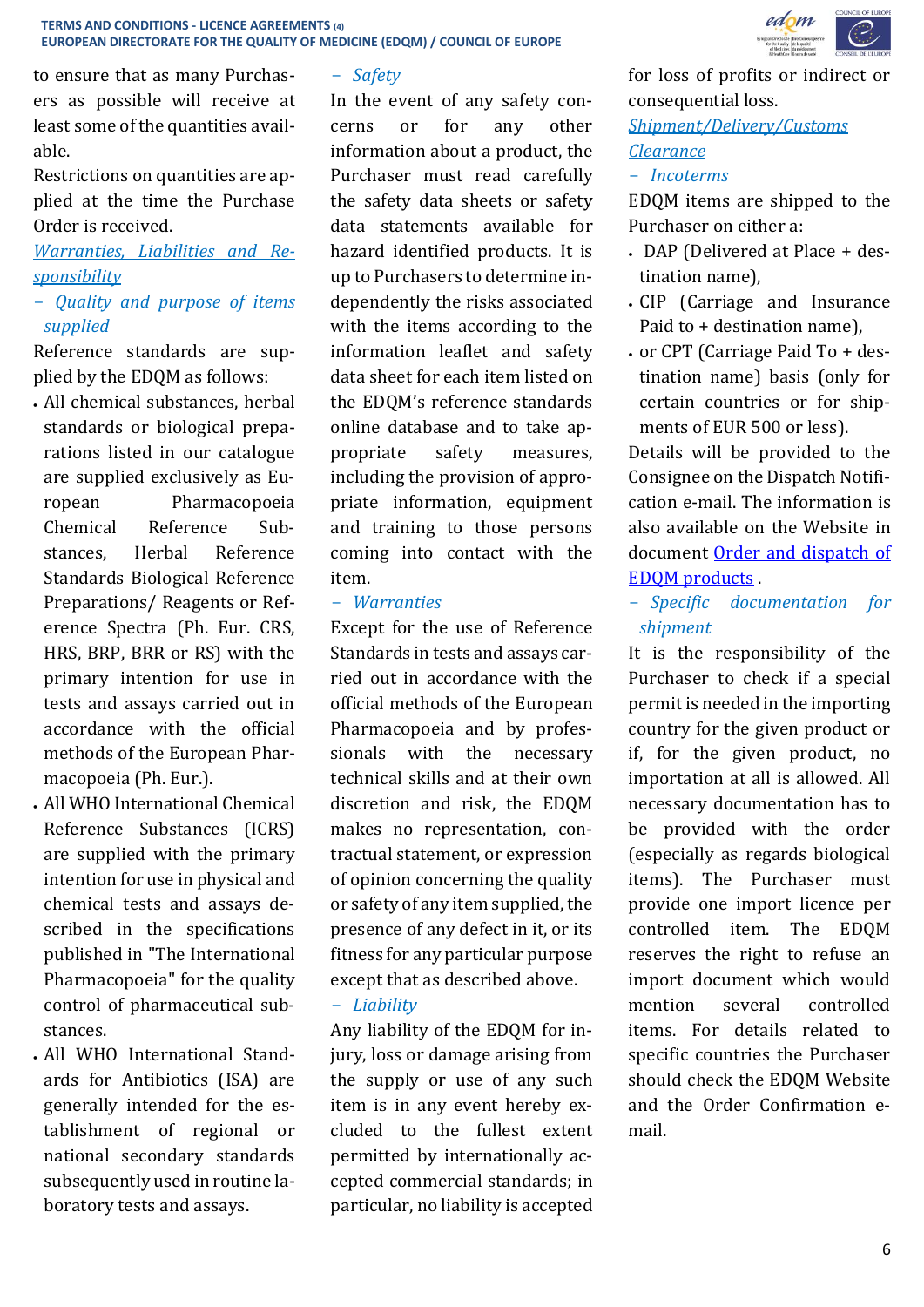### *Prices*

# - *Order Handling charges*

The EDQM will charge EUR 2.50 order handling charge per sales unit, regardless of geographical zone or type of product ordered. This handling charge does not apply to reference spectra.

#### - *Discount*

No discounts are granted on our reference standards.

#### *Complaints, Claims and Returns*

The EDQM only accepts complaints related to faulty, damaged or the incorrect goods dispatched or missing items.

#### - *Returns*

For quality reasons, the EDQM cannot take back any item which has been sent.

# **SPECIFIC TERMS AND CONDI-TIONS: PROFICIENCY TESTING STUDIES (PTS)**

In addition to the EDQM's General Terms and Conditions, participation in PTS schemes is also bound by specific conditions pertaining to the programme and the related Registration Form PTS and prices as found on the EDQM Website.

### *Purchase Orders*

Purchasers are requested to complete a Registration Form PTS identifying the studies in which they wish to participate. Each registration will be confirmed after the registration deadline.

Purchasers must inform the EDQM if they no longer wish to participate otherwise the items of the study will be shipped and the Purchaser will be liable for payment.

# *Shipment/Delivery*

#### - *Incoterms*

EDQM items are shipped to the Purchaser on a DAP (Delivered at Place + destination name) basis. However, the EDQM reserves the right to ship on a CIP (Carriage and Insurance Paid to destination name) basis or CPT (Carriage Paid To + destination name) basis. Details will be provided to the Purchaser on the Dispatch Notification e-mail.

#### *Prices*

Details can be found on the EDQM Website: [Chemical and Biological PTS](https://www.edqm.eu/en/physico-chemical-biological-PTS-96.html)

# [Blood PTS](https://www.edqm.eu/en/blood-proficiency-testing-scheme-b-pts-ordering-information)

#### *Complaints, Claims and Returns*

The EDQM only accepts complaints related to faulty, damaged or incorrect goods dispatched or missing items.

The EDQM does not accept claims related to unwanted or cancelled items more than 24 hours from the date and time of the Order Confirmation e-mail.

#### - *Returns*

For quality reasons, the EDQM cannot take back any item which has been sent.

## **SPECIFIC TERMS AND CONDI-TIONS: PUBLICATIONS**

#### - *Free EDQM Publications*

A number of EDQM publications are provided free of charge by the EDQM. The free EDQM publications are identified on the EDQM Store, EDQM Website and/or the EDQM [Free Publica](https://register.edqm.eu/freepub)[tions site.](https://register.edqm.eu/freepub) The Purchaser shall provide an e-mail address to download a free publication. The Purchaser, by acquiring a free



publication, shall obtain the nonexclusive right from the EDQM to install and use the publication. To allow the EDQM to understand how many times the publication is being read the Purchaser agrees not to redistribute or resell the publication.

#### - *Prices*

# *Order handling charges (not applicable for orders placed via the store)*

The EDQM will charge EUR 20 per print issue and EUR 60 per print subscription regardless of geographical zone of delivery.

#### - *Bookseller Discount*

Booksellers may receive discounts from the EDQM for their publication-related purchases. Details of any discounts are listed when the account is set up and reviewed every 3 years.

#### *Invoicing & Payment*

Invoices may be established before the goods are shipped. Payment must be received by the EDQM within the payment terms identified on the invoice within the limits of the general payment policy outlined under the General Terms and Conditions herein.

# *Shipment/Delivery/Customs Clearance*

### - *Incoterms*

EDQM publications are shipped to the Purchaser on a DAP (Delivered at Place + destination name) basis only.

#### - *Bookseller Shipment*

EDQM publications are sent directly to the bookseller and not to the end user.

#### *Complaints*

The EDQM only accepts complaints related to faulty, damaged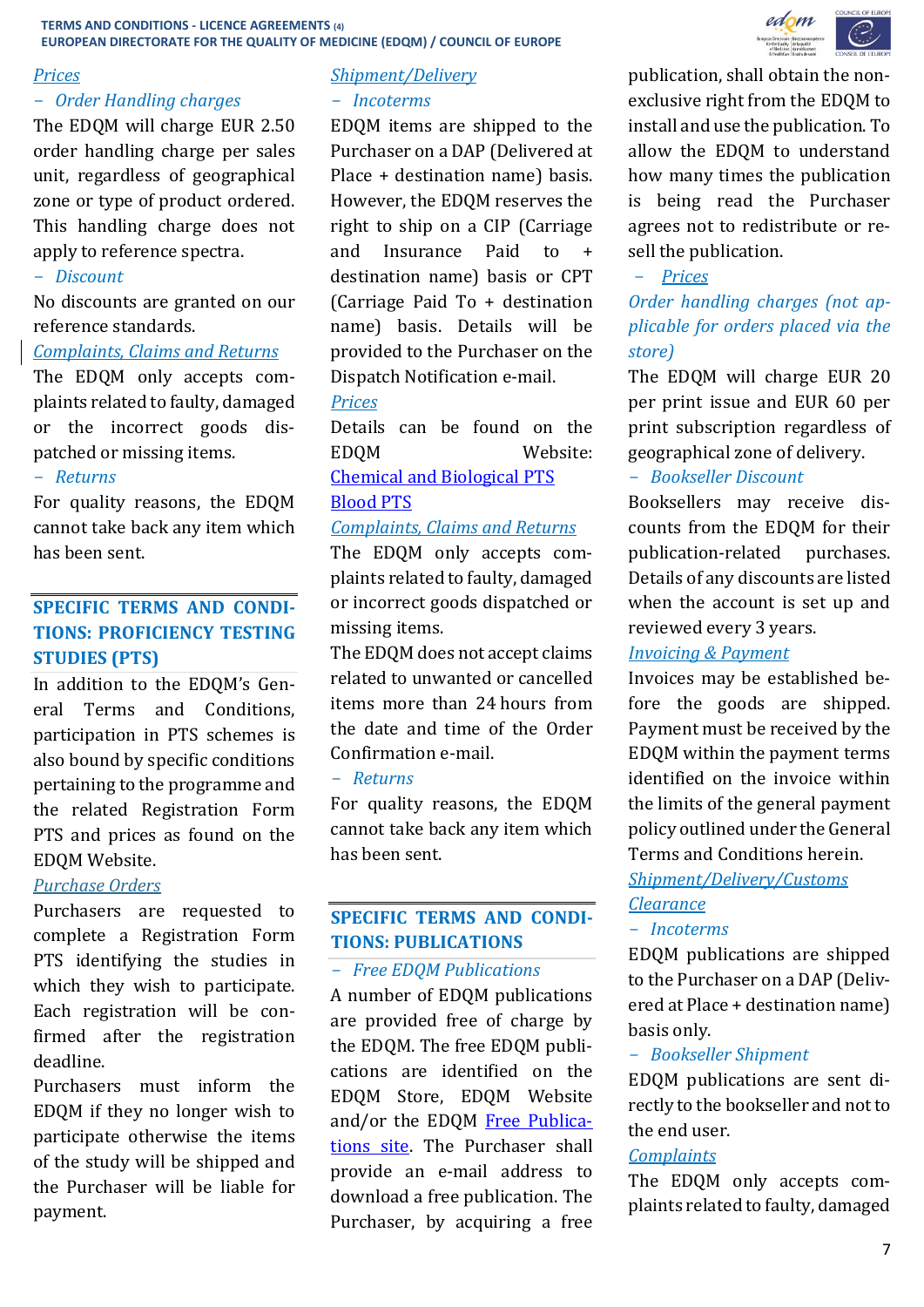or the incorrect goods dispatched or missing items.

# *Returns, cancellations and exchanges*

In no event shall the Purchaser return publications to the EDQM unless the EDQM has been notified and has given its written consent. Please be aware that the EDQM will not reimburse the post & packaging charges unless specifically agreed in advance, and in writing, by the EDQM.

# - *Print format of the European Pharmacopoeia*

Returns, cancellations and exchanges requests within the EU are considered on a case-by-case basis, e.g. if the product remains unopened and in its original packaging and only if the request is received within 10 days from receipt of the product. Unfortunately due to issues with reimportation from outside the European Union (EU), returns, cancellations and exchanges from outside the EU are not permitted*.*

# - *Electronic version of the European Pharmacopoeia*

Cancellations and exchanges are considered on a case-by-case basis.

### - *Other print formats*

Cancellation and exchanges are not permitted.

In addition to the EDQM's General Terms and Conditions and these specific conditions*,* subscriptions to the Online or Offline version of the European Pharmacopoeia are also bound by the relevant Licence agreement (see below).

# **SPECIFIC TERMS AND CONDI-TIONS: COMBISTATS TM**

In addition to the EDQM's General Terms and Conditions*,* a CombiStatsTM subscription is also bound by a Licence agreement for the use of CombiStats<sup>TM</sup> (see underneath).

# **SPECIFIC TERMS AND CONDI-TIONS: CERTIFICATION (CEP)**

In addition to the EDQM's General Terms and Conditions, the submission of an application for a CEP is also bound by specific conditions pertaining to the Certification Procedure, the related application form and prices as found on the EDQM Website.

#### *Invoicing & Payment*

Upon receipt, the application is checked for completeness and, if appropriate, listed for assessment. Once the application has been listed, an invoice will be established.

Payment must be received by the EDQM, in compliance with the payment terms stated on the invoice, irrespective of the outcome of the assessment. The invoice also remains liable for payment even if the Purchaser withdraws their application during the assessment period or if the EDQM decides to definitively close the application as a result of insufficient information being received (after such information has been requested in writing and a deficiency letter has been sent in the event that the Purchaser fails to provide the information in a timely fashion).



Failure to settle the invoice by the due date will result in the Certification Procedure being suspended or stopped, and this process will similarly affect the assessment of other ongoing or future applications, until payment is received.

# **SPECIFIC TERMS AND CONDI-TIONS: EDQM EVENTS (CONFERENCES, TRAINING COURSES AND WEBINARS)**

For EDQM events the terms Purchaser and Registrant are interchangeable.

## *Prices*

## - *Registration Fees*

Fees vary for each event and according to the registration method used (i.e. paper format or the EDQM Online Events Registration System) and the status of the registrant. The registration fees (in EUR) for each event are published on the EDQM Website [\(www.edqm.eu\)](http://www.edqm.eu/) and/or on the Event Registration Form.

If the registration form is received by fax, e-mail or via the EDQM HelpDesk, it is not considered as online registration.

### *Invoicing & Payment*

Payment must be received by the EDQM before the date of the event or the due date on the invoice, whichever is earliest. To benefit from the rates stated, payment must be received in accordance with the payment terms mentioned on the invoice.

### - *Late Payment*

Failure of the Purchaser/Registrant to comply with the payment terms will mean they are automatically deemed in default of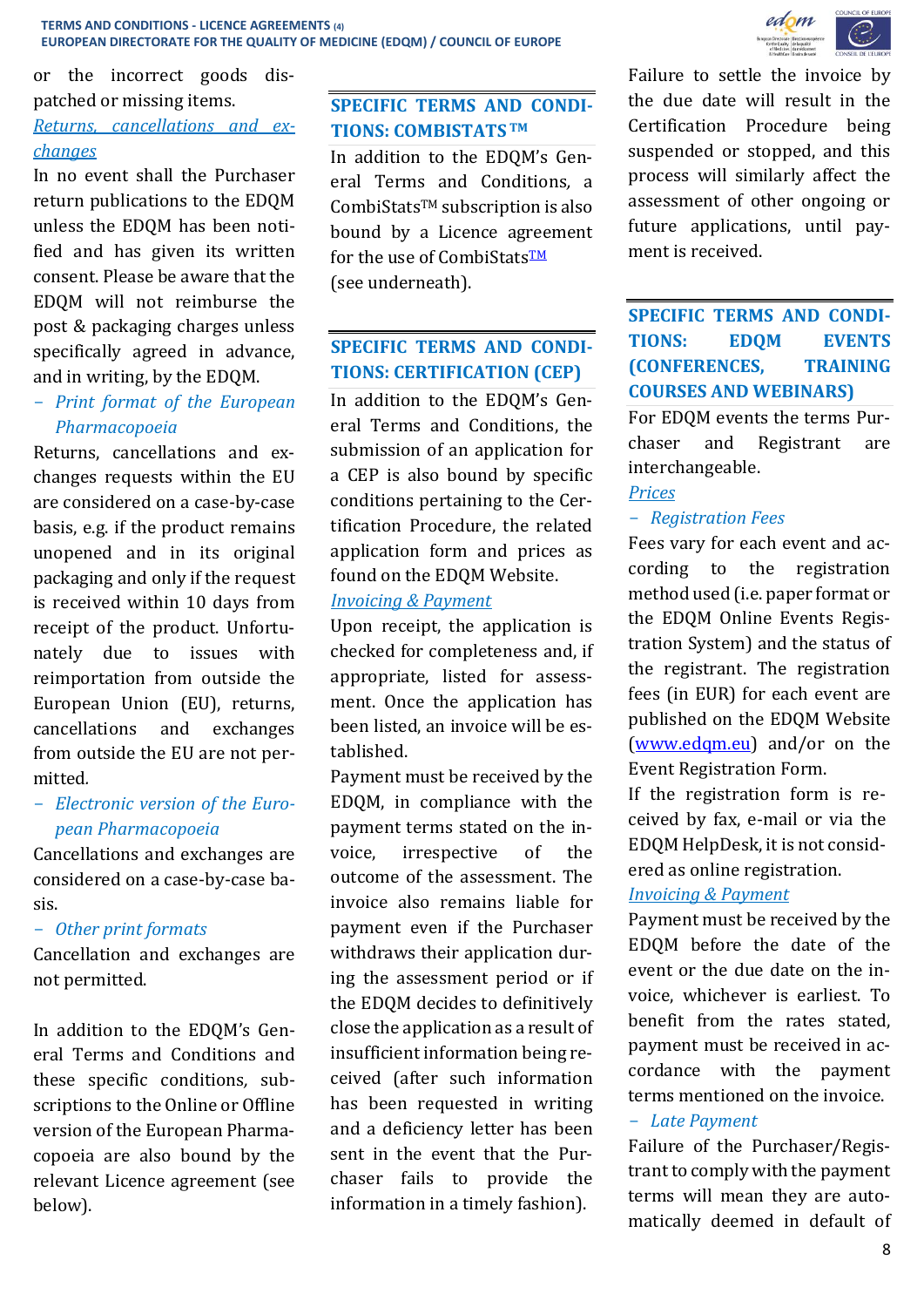payment and the Registrant may be refused entry to the event.

# *Purchase Orders*

#### - *Cancellations and "No shows"*

If the Purchaser/Registrant needs to amend or cancel his/her registration, the EDQM shall be informed immediately in writing by post, fax or e-mail via the EDQM HelpDesk. Cancellations are not deemed as receivable by the EDQM until the Purchaser/Registrant has received written confirmation. Refunds will be made as follows:

- Purchasers/Registrants cancelling more than 30 days before the event shall be refunded 80% of the registration fees.
- Purchasers/Registrants cancelling less than 30 days before the event will not be eligible for a refund.

Registration fees outstanding at the time of cancellation are due. If the enrolled Purchaser /Registrant attends the event but the registration fee is still outstanding, the Purchaser /Registrant shall still be liable to pay the due fee during the event.

"No-shows":

- If the invoice has been paid, any registration fees paid will be retained by the EDQM. However, the event package will be sent to the Purchaser/Registrant.
- If the invoice has not yet been paid, it will be treated as an outstanding debt.

### - *Substitutions*

Substitutions may be made at any time. Substitutions must be received in writing by post, fax or e-mail via the EDQM

HelpDesk. The enrolled Purchaser/Registrant must send the registration form of the substitute person to the EDQM at the earliest opportunity. The EDQM will provide the new Registrant with written acknowledgement of receipt of the registration form and with confirmation that he/she has been registered for the event.

The registrations are individual. Sharing of the registration between persons is not permitted. *Responsibility & Liability*

### - *Event*

The EDQM guarantees that all necessary measures have been taken to ensure that the event corresponds to the description given in the event's marketing material and/or on the EDQM Website.

#### - *Changes*

Only the EDQM has the right to choose the services, service providers and premises to be used to deliver the event.

### o *Programme Changes*

The EDQM reserves the right to make necessary changes at short notice, arising from, but not limited to, no-shows or cancellations by speakers, panel members, moderators, workshop presenters or any other person or organisation mentioned in the event information. The EDQM will not refund registration fees as a result of changes to the programme.

# o *Venue & Time Changes*

It may be necessary for reasons beyond the control of the EDQM to alter the venue (hotel/premises within the same city) or time



of the event. The EDQM endeavours to keep the registrant abreast of such changes. If the event is postponed, the EDQM will endeavour to reschedule it and will allow the participant to leave the fee paid as payment towards another event that takes place in the 12 months following the originally booked event or receive a full refund of the registration fee. In the unlikely circumstance of event cancellation, for whatever reason, neither the EDQM, nor the Council of Europe, accepts responsibility for any consequential losses (e.g. travel and accommodation costs) incurred by Registrants.

## - *Limitation of Liability*

The EDQM cannot be held liable for any damages of any kind arising from the interpretation or use of the information provided in relation to the event.

The EDQM shall not be held liable for any loss resulting from late arrivals to, or non-attendance at, the event due to delayed or suspended transportation.

The EDQM shall not be held liable for damages or other complications as a result of the Registrant's visa issues. The EDQM shall not be held liable for any loss as a result of the Registrant failing to arrange his/her own insurance.

# *Electronic Communications and Data*

All personal data submitted within the context of registering for an event is kept in the EDQM's Online Events Registration System and is held in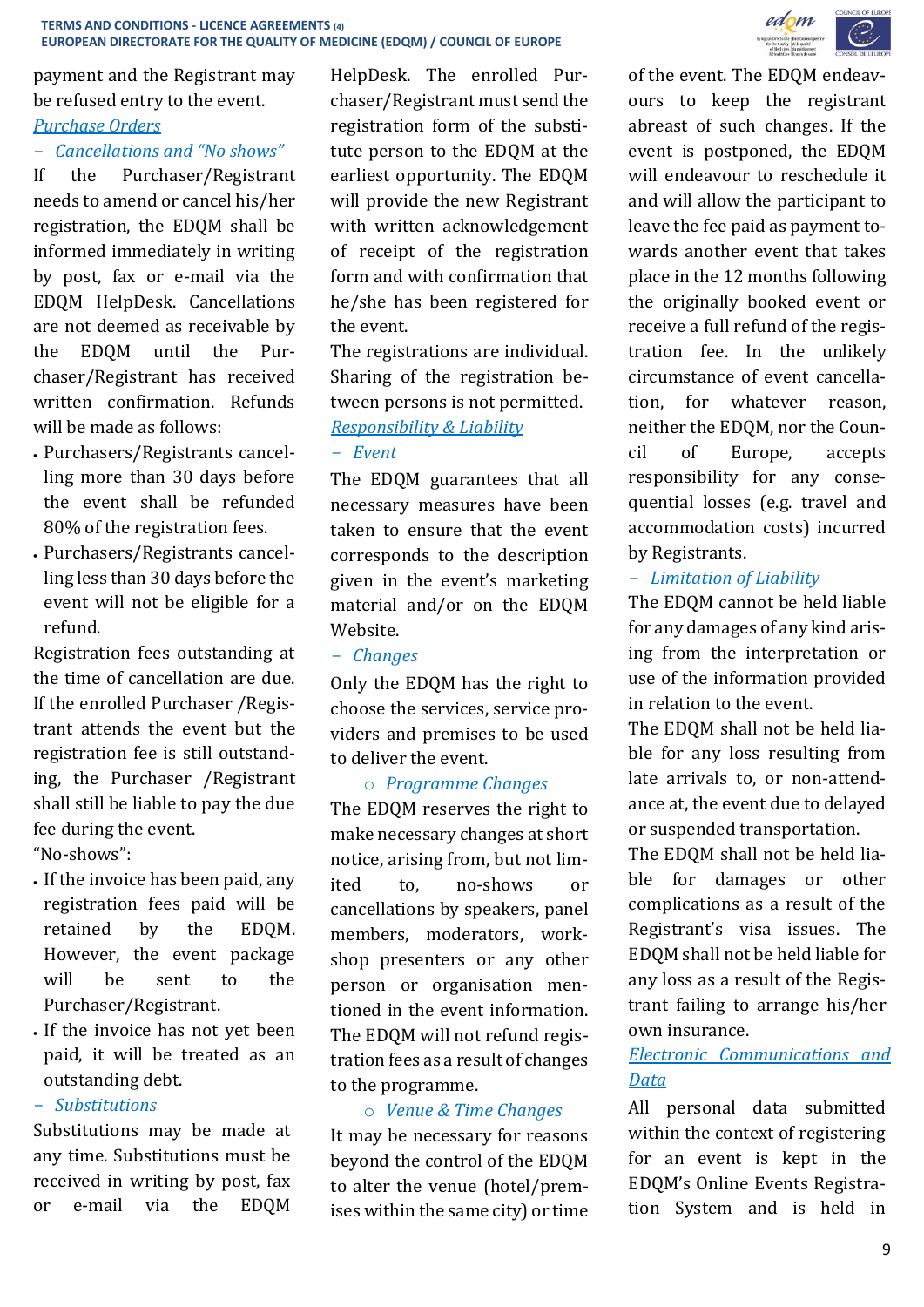confidence. Processing of Registrants' personal data is needed for efficient event organisation and management and for followup activities such as surveys. If necessary, photographs and video/audio recordings may be taken and used to create awareness and publicise the event. A list of the names of all the Registrants and the institutions they represent is included in the event package. Registrants will be asked for their consent before any of this information (including the names of the institutions they represent) is distributed amongst the event's participants or, if appropriate, published on the EDQM's Website.

# **SPECIFIC TERMS AND CONDI-TIONS: USE OF EDQM STORE AND OF THE REGISTRATION FORM TO EDQM EVENTS**

The EDQM Terms and Conditions of Sale govern the sale of items by the EDQM to Purchasers. Purchasers should read the EDQM's general terms and conditions and all specific conditions before placing an order via the EDQM Store or Online Registration Form. By placing an order via EDQM Store or the Online Registration Form, the Purchaser signals agreement to be bound by these conditions.

# *Online Electronic Communications*

When the Purchaser uses the EDQM Store or Online Registration Form, or sends information to the EDQM via the HelpDesk, the Purchaser is communicating with the EDQM electronically

online. The EDQM will communicate with Purchasers by e-mail or via the HelpDesk. For contractual purposes, Purchasers consent to receive communications from the EDQM electronically in respect of the fulfilment of the order.

### *Data recorded*

The data recorded by the EDQM constitute the proof of all contractual and financial transactions between the EDQM and its Purchasers.

## *Payment via the EDQM Store*

The security protocol used (SSL or Secure Socket Layer) ensures that the personal data sent via the Internet remains fully confidential. The EDQM undertakes not to divulge the personal data of its Purchasers to third parties with the exception of its bank to which data must to be transferred for order processing purposes.

# *Data links*

The EDQM Website, EDQM Store or Online Registration Form may include links to other Internet sites or sources. The EDQM has no control over these external sites and sources and therefore cannot be held responsible or liable for the content, advertising, items, services and any other material made available by or through these external sites and sources.

In addition, the EDQM cannot be held responsible for any damage or losses caused by, alleged to be caused by or arising in connection with the use of, or reliance on, the content, goods or services



available on these external sites or sources.

# *Availability of Online Platforms*

The EDQM will do its utmost to ensure that availability of the EDQM Store will be uninterrupted. However, due to the nature of the Internet, this cannot be guaranteed. Also, access may be occasionally suspended or restricted to allow for repairs, maintenance, or the introduction of new facilities or services. The EDQM will attempt to limit the frequency and duration of any such suspension or restriction.

The EDQM reserves the right to make changes to the EDQM Store or Online Events Registration System policies at any time including pricing, dispatch policies, terms and conditions, etc. The Purchaser will be subject to the terms and conditions policies in force at the time the Purchaser uses the EDQM Store or Online Events Registration System.

# *Use of the content of the EDQM Store*

It is forbidden to copy or download the sites or their contents in whole or in part without the prior express consent of the EDQM.

*Orders placed via the EDQM Store* In addition to the general terms and conditions, and any relevant specific terms and conditions, an order placed via the EDQM Store is an offer to the EDQM to buy the product(s) listed in the order. The EDQM will send the Purchaser a Temporary Order Confirmation by e-mail confirming receipt of the order but this does not confirm acceptance of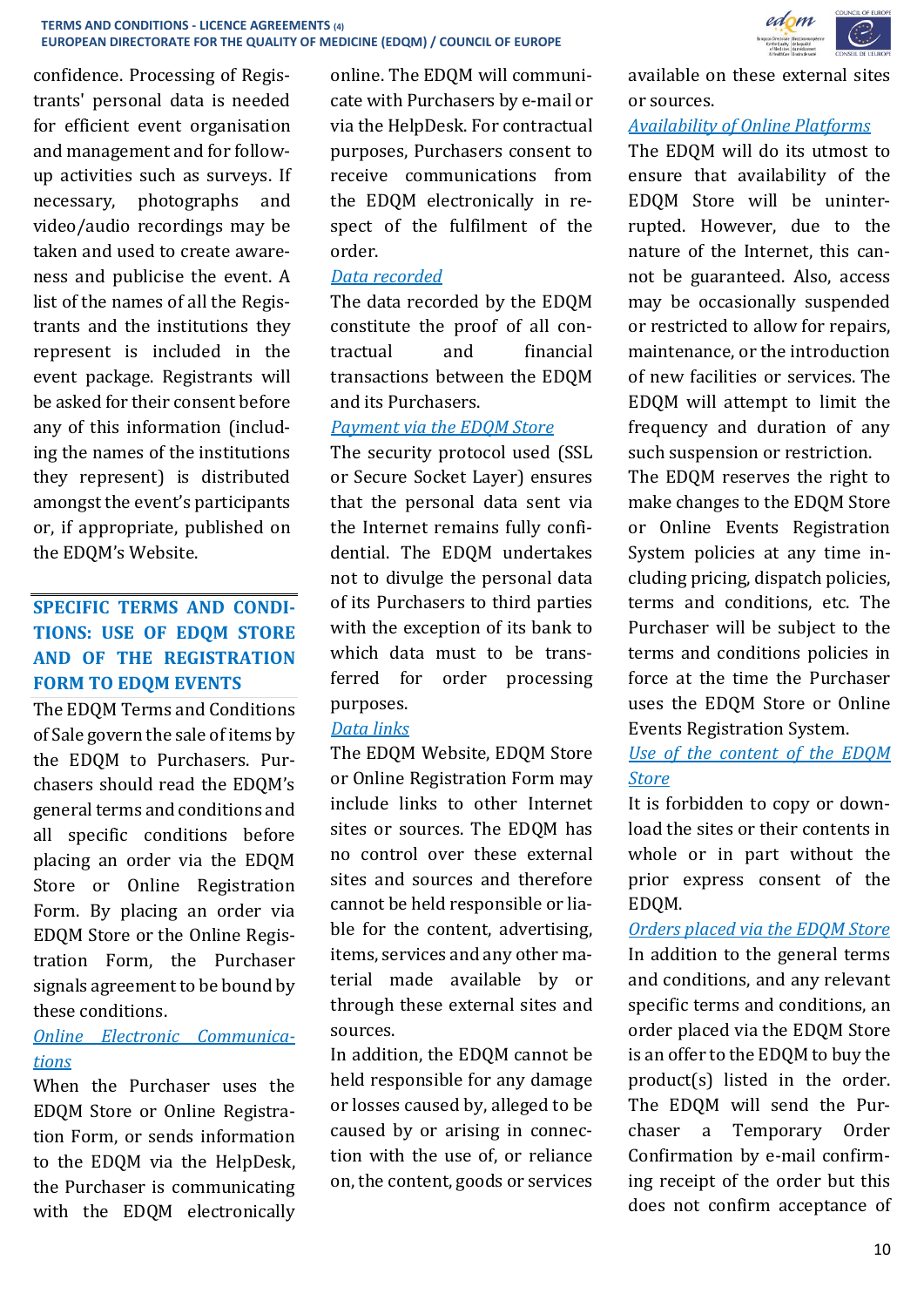the Purchaser's offer to buy the product(s) ordered.

A Purchaser's order is only confirmed when the EDQM sends the Order Confirmation e-mail.

### *Discount*

Any online discount applicable for purchases made via the EDQM Store will be clearly identified.

# **SPECIFIC TERMS AND CONDI-TIONS: EDQM STORE ACCOUNT**

Ordering via the EDQM Store requires the creation of an account. Only the EDQM can create and modify an account and therefore Purchasers will have to contact the EDQM to arrange for an account to be created and for a login and password to be provided. Purchasers are responsible for ensuring that the details provided to the EDQM are accurate, and are responsible for informing the EDQM of any changes to the information provided.

By requesting the creation of an account for the EDQM Store, the Purchaser agrees to be bound by, and accept, these terms of use and conditions of sale fully and without reservation.

The Purchaser is responsible for the confidentiality of the user name and password and should take all the necessary steps to maintain this confidentiality. Purchasers should inform the EDQM immediately if they have any reason to believe that the password is being or is likely to be used in an unauthorised manner.

**LICENCE AGREEMENT FOR ONLINE ACCESS TO THE COM-BISTATSTM STATISTICAL SOFTWARE ONLINE SERVICE: NOTICE: By subscribing to CombiStatsTM, the Licensee acknowledges that he/she has read and agrees to be bound by the EDQM's General and Specific Terms and Conditions and the following Licence Agreement**

# **GLOSSARY:**

**GTC:** General EDQM Terms and Conditions and the Terms and the Licence Agreement for online access to **CombiStatsTM**.

**COMBISTATSTM:** Statistical analysis software developed by the European Directorate for the Quality of Medicines & HealthCare of the Council of Europe (herein referred to as "EDQM"), based on the statistical chapter 5.3 of the European Pharmacopoeia.

**LICENSEE:** the person or entity named in the Online Order Form or the person registered on the CombiStatsTM Website.

**AUTHORISED USER:** Employees, faculty, staff and students officially affiliated with the Licensee accessing CombiStatsTM from either an authorised IP address or EPID code or via an authorisation by the licensee.

# § **1 SUBJECT MATTER AND CONTENTS OF AGREEMENT**

1.The EDQM shall use all reasonable efforts to make



 $CombiStats^{TM}$  available to the Licensee via the Internet.

- 2.The type and extent of the online access services offered by the EDQM are based on the currently prevailing technical, legal, and commercial umbrella conditions of the networks used. The place of transfer of the Software and data is the interface between the server hosting CombiStats™ and the Internet. The responsibility of the EDQM for the data transmission shall end at this point.
- 3.The present GTC shall apply exclusively. Other terms and conditions shall not become part of the GTC, even if the EDQM does not expressly object to them. Amendments and modifications of the GTC shall only become effective if they have been agreed between the EDQM and the Licensee in writing.

# § **2 ACCESS AUTHORISATION**

- $1.$  By acquiring the CombiStats<sup>TM</sup> software, the Licensee shall obtain from the EDQM the nonexclusive licence conferring the right to install and use the Software on one (1) computer, solely in accordance with the present GTC. If the Licensee wishes to install and use Combi-Stats<sup>TM</sup> on more than one  $(1)$ computer, a separate licence must be acquired for each computer.
- 2.The Licensee shall receive a user ID from the EDQM and a password.
- 3.The Licensee shall register with the EDQM a single-user licence.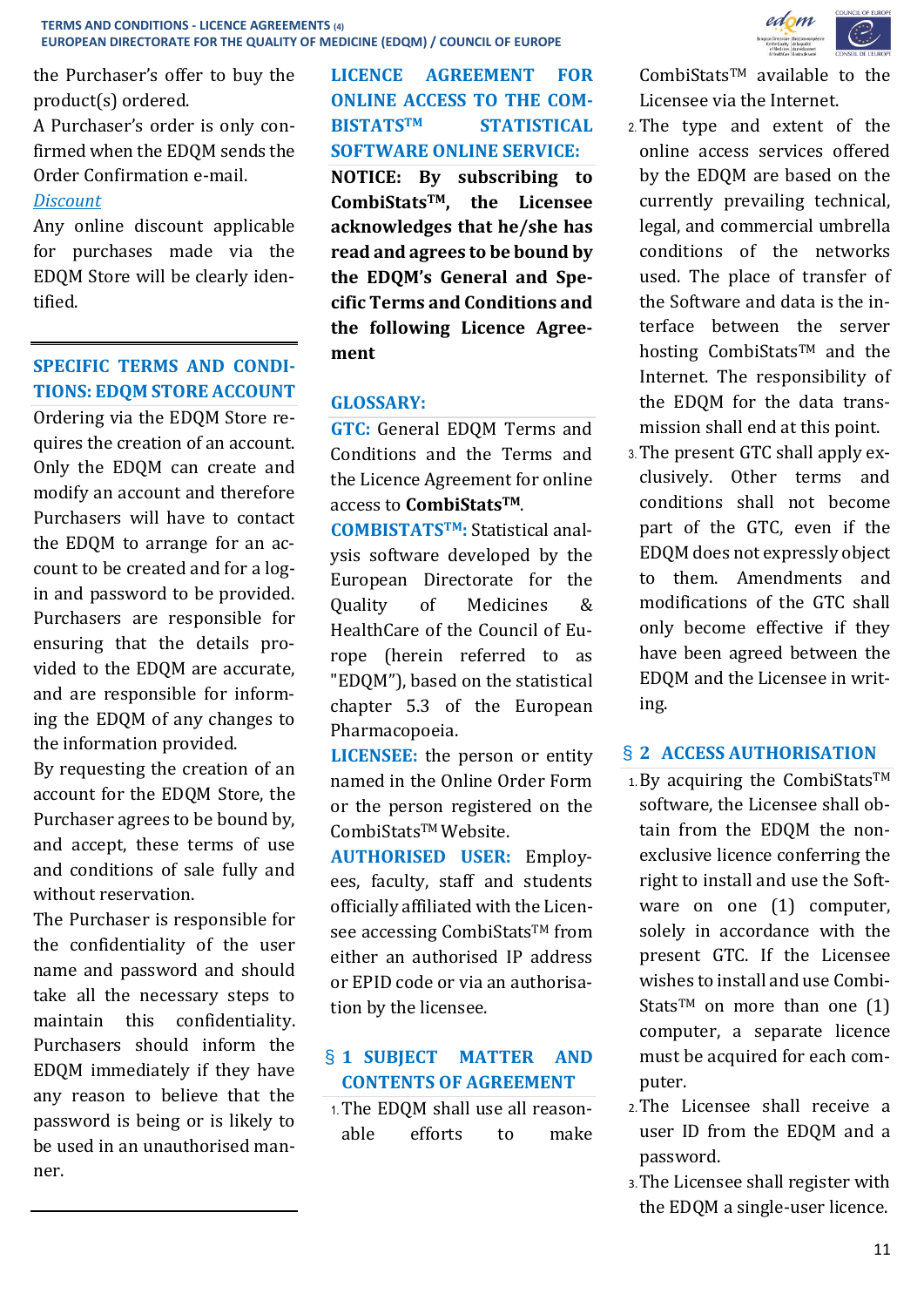- 4.The Licensee is not allowed to install and/or access any of the functions of the Software in a network configuration. Notwithstanding the forgoing, the Licensee is not licensed to use the Software in order to provide services of any nature to third parties.
- 5.The Licensee, in order to receive domain access, shall ensure that access from the Licensee's domain is only available from the Licensee's institution.

# § **3 TECHNICAL REQUIRE-MENTS AND SUPPORT**

- 1.The EDQM shall provide Combi-Stats™ in data formats that are supported by current, usual IT equipment (hard- and software). The Licensee shall provide the technical requirements for the use of the Software at his/her expense and risk. Information on technical requirements (minimum system requirements) shall be provided on the EDQM (Combi-StatsTM) Internet site, which shall be continuously updated.
- 2.The EDQM reserves the right to change the technical requirements of new/updated versions of the Software. The EDQM shall attempt to minimise technical changes.
- 3.Installation: For a period of 60 days from the date of acquisition of the Software by the Licensee, the EDQM will use all reasonable efforts to provide technical support to help solve specific problems concerning installation of the Software.

Such technical support shall be in the form of limited consultation via the EDQM HelpDesk. The EDQM does not guarantee that it will solve every problem or correct every bug or error, or that the Software will meet the Licensee's requirements, or that the operation of the Software will be uninterrupted or error-free. The EDQM does not provide any support of an experimental/statistical/mathem atical/computational nature to help the Authorised Users use the Software.

# § **4 RIGHTS**

- 1.The Licensee acknowledges that all copyrights and other intellectual property rights, in particular, rights to the use of CombiStatsTM as well as of parts thereof (individual texts, articles, excerpts thereof, in particular abstracts, figures, and tables, etc.) are the sole and exclusive property of the EDQM and that the GTC does not convey to the Licensee any right, title, or interest therein except for the right to use CombiStatsTM in accordance with the present GTC. The Licensee shall notify the EDQM promptly of the facts and circumstances surrounding any unauthorised possession or use of CombiSta $ts<sup>TM</sup>$  or any portion thereof.
- 2.The Licensee shall receive the following rights to the Combi-Stats<sup>™</sup> information service and the parts thereof:

# *Single user licence:*

(i)The Licensee is authorised to download CombiStatsTM in



order to conduct statistical analysis for his/herself and for his/her employer in accordance with the rules defined in the GTC and to copy a selection of the licensed Software into his/her computer's RAM.

- (ii) The Licensee may, only for his/her own use, permanently store the licensed Software mentioned in paragraph (i) and make hard copies thereof (downloading and printout). The transfer of the licensed data in whole or in part – regardless of whether by electronic data carrier, remote data transmission or in the form of hard copies – as well as granting access to the stored data to third parties, the feeding of the data into an intranet and commercial information brokerage, as well as any use of the licensed data for commercial purposes, are not permitted.
- 3.Translations, editing, arrangement, and other changes – such as (a) disassembling, decompiling or otherwise deriving source code from the Software, (b) reverse engineering the Software, (c) modifying or preparing derivative works of the Software, (d) copying the Software, except to make a single copy for archiving purposes only, (e) renting or leasing the Software, (f) using the Software in an online system, (g) using the Software in any manner that infringes on the intellectual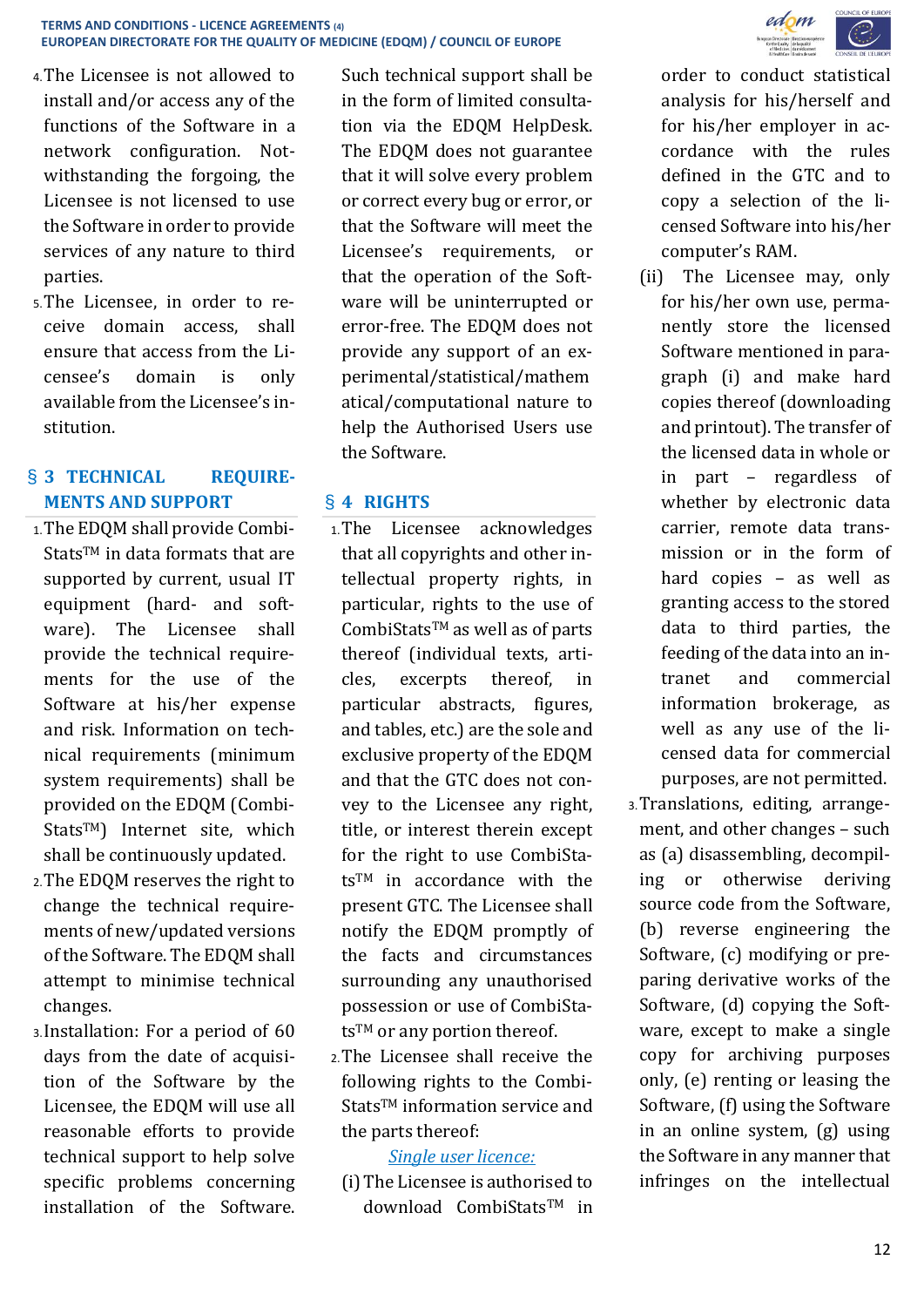

property or other rights of another party, (h) transferring the Software or any copy thereof to another party, (i) remotely accessing the Software from a computer or workstation in a network configuration, or (j) continuing to use the Software after the licence has been terminated – to the licensed Software and the public communication, representation or performance thereof are prohibited.

4.The EDQM reserves the right to investigate occurrences of suspected unauthorised use or other contract violations and to take appropriate action or to deny the Licensee or individual users access to the service. The EDQM reserves the right to terminate this Agreement for cause and/or to claim damages.

# § **5 SERVICE CHANGES**

- 1.If the technical, legal and commercial umbrella conditions for use of the networks used change and if thereby the provision of contract services by EDQM is materially impaired, the EDQM may change or discontinue the offered services.
- 2.The EDQM shall immediately inform the Licensee by e-mail or letter if, due to the above reason(s), parts of the services in their present form can no longer be offered from a certain date, and shall propose a partial reimbursement based on the "unavailable" portion of the subscription agreement.

## § **6 THE LICENSEE'S DUTIES**

- 1.The Licensee shall only use CombiStatsTM for his/her proper purposes. The Licensee shall in particular:
	- −not abuse the access to the Software, in particular in violation of § 4, and the Licensee shall omit illegal acts;
	- −comply with the recognised principles of data security for the purpose of data protection;
	- −immediately inform the EDQM of any indications of illegal use.
- 2.The Licensee shall within his/her possibilities ensure the proper implementation of the access to the licensed data.
- 3.The Licensee shall hold the EDQM harmless from and against all claims, suits, proceedings, losses, liabilities and damages which the EDQM incurs on account of contract violations by the Licensee or the Authorised Users or due to third party claims arising from contract violations of the Licensee or the Authorised Users. The Licensee shall, at the EDQM's option, either defend the EDQM against the claims or satisfy the claims or support the EDQM in the enforcement of its rights and pay the costs of legal action.

# § **7 LIABILITY**

The Software is licensed on an "as is" basis without any warranty of any nature. The Software is not an official extension of the texts adopted by the European Pharmacopoeia Commission and no rights can be derived from the output of the Software. In particular, the EDQM cannot guarantee that the Software will always be in agreement with future revisions of official texts in the European Pharmacopoeia. SAVE AS PROVIDED IN § 8 BELOW, THE EDQM DISCLAIMS ALL OTHER WARRANTIES, EXPRESS OR IMPLIED, INCLUDING, BUT NOT LIMITED TO, ANY IMPLIED WARRANTIES OF MERCHANTA-BILITY AND FITNESS FOR A PARTICULAR PURPOSE (E.G. THE RELEASE OF MEDICINES). THE EDOM SHALL NOT BE LIA-BLE FOR ANY DAMAGE OR LOSS OF ANY KIND ARISING OUT OF OR RESULTING FROM THE LI-CENSEE'S POSSESSION OR USE OF, OR INABILITY TO USE COM-BISTATSTM (INCLUDING, WITHOUT LIMITATION, DATA LOSS OR CORRUPTION, INCI-DENTAL OR CONSEQUENTIAL DAMAGES ARISING FROM ITS USE OR INABILITY TO USE THE SOFTWARE, EVEN IF THE EDQM HAS BEEN ADVISED OF THE POSSIBILITY OF SUCH DAM-AGES), SAVE FOR CASES WHERE SUCH LIABILITY IS BASED ON A VIOLATION BY THE EDQM OF ONE OF ITS UNDERTAKINGS UN-DER THE PRESENT AGREEMENT.

UNDER NO CIRCUMSTANCE SHALL THE EDQM'S LIABILITY TO THE LICENSEE ARISING OUT OF ANY KIND OF CLAIM IN ANY WAY CONNECTED WITH THE USE OR INABILITY TO USE COM-BISTATSTM EXCEED THE AMOUNT OF THE LICENCE FEES PAID BY THE LICENSEE FOR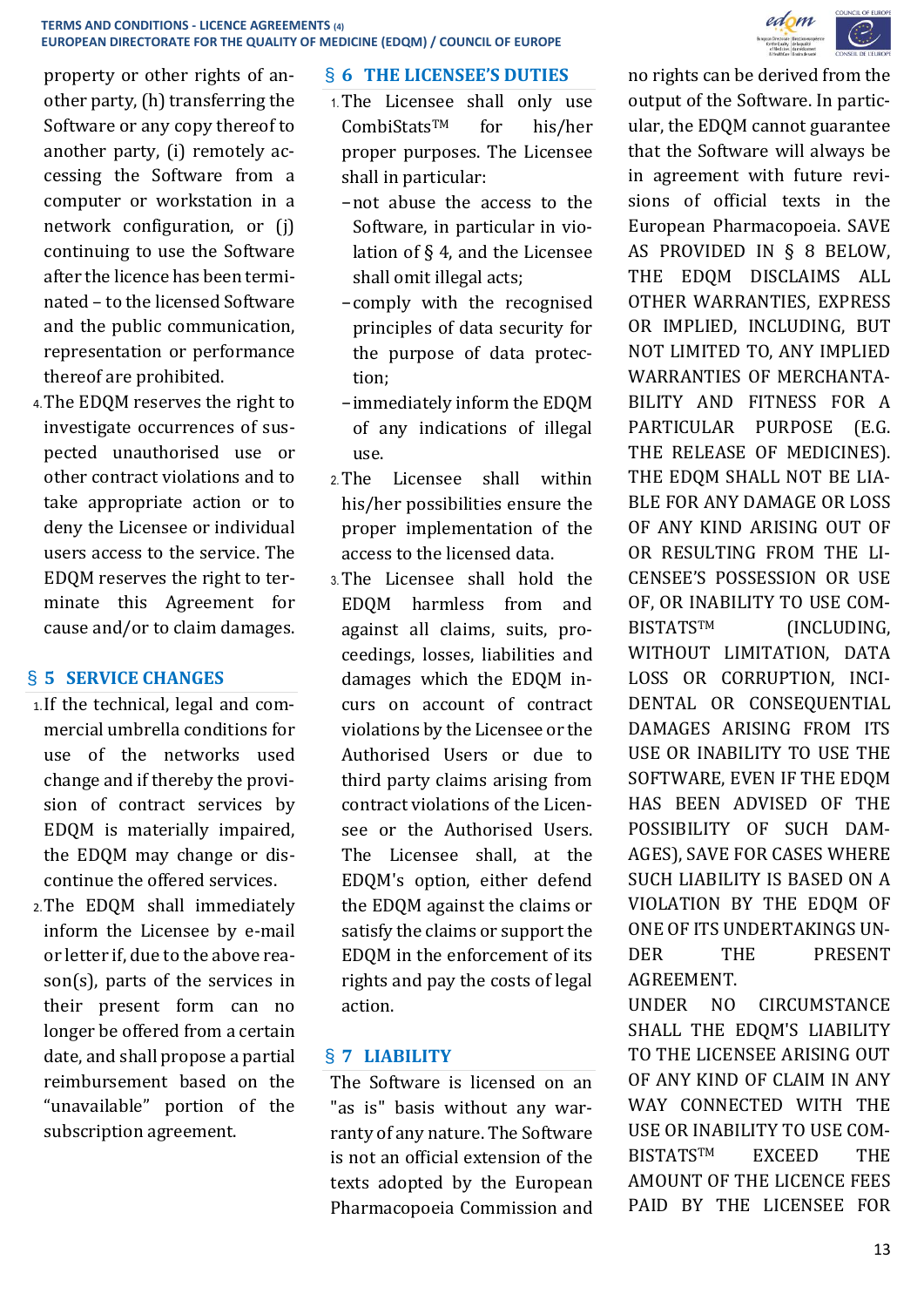edom

COMBISTATSTM. THE REMEDIES AVAILABLE TO THE LICENSEE AGAINST THE EDQM UNDER THIS AGREEMENT ARE EXCLU-SIVE.

## § **8 THIRD PARTY RIGHTS**

Notwithstanding the limitation of liability in § 7 above and without prejudice to its privileges and immunities, the EDQM warrants that the transfer and use of the licensed data in accordance with the GTC does not violate any third party rights. In the case that third parties allege any claims against the Licensee which arise out of any act or omission by the EDQM that constitutes a breach of the EDQM's warranties hereunder, the EDQM shall at its option either defend the Licensee against the claims or indemnify the Licensee.

### § **9 CONFIDENTIALITY**

The Licensee shall ensure that unauthorised third parties shall not gain access to the access authorisation of CombiStats™, nor to possession of the reproductions of CombiStats™ or portions thereof – regardless of what type – made by the Licensee or Authorised Users. The Licensee shall respect strict confidentiality with regard to the contents of CombiStatsTM and shall take the necessary measures to prevent unauthorised third parties from gaining knowledge of the contents of CombiStatsTM. The Licensee shall inform the Authorised Users in writing of these confidentiality obligations. The GTC is personal to and binding on the parties and neither the GTC nor any of the rights under it may be assigned or sublicensed.

### § **10 TERM OF AGREEMENT**

This agreement shall terminate no later than the subscription agreement for CombiStatsTM.

# **LICENCE AGREEMENT FOR ACCESS TO THE EUROPEAN PHARMACOPOEIA ELEC-TRONIC VERSION GLOSSARY:**

**GTC:** General EDQM Terms and Conditions and the Terms and Licence Agreement for online access to the European Pharmacopoeia Electronic Version.

**EPEV**: European Pharmacopoeia Electronic Version hosted on the EDQM's Publication Platform comprising an online access via a version accessible from either a desktop application or from a USB stick

**LICENSEE**: The person or entity named in the Order Form, or the person activating the subscription key who has subscribed to the EPEV for the period of the subscription.

**AUTHORISED USERS:** Employees, faculty, staff and students officially affiliated with the Licensee accessing the EPEV from the EDQM's Publication Platform after having been granted access by the Licensee.

# § **1 SUBJECT MATTER AND CONTENTS OF AGREEMENT**

The type and extent of the online access services offered by the EDQM are based on the currently prevailing technical, legal, and commercial umbrella conditions of the networks used.

Online version: The place of transfer of the data is the interface between the server hosting the EPEV and the Internet. The responsibility of the EDQM for the data transmission shall end at this point.

Application/USB version: The EDQM supplies a link for the download of the application and the data and the place of transfer of the data is the interface between the server hosting the EPEV and the Internet. The responsibility of the EDQM for the data transmission shall end at this point.

#### § **2 ACCESS AUTHORISATION**

- 1.The Licensee shall receive a subscription key to access the EPEV via the EDQM's Publication Platform. The Licensee, in order to activate the subscription key, shall first create an EDQM account, which consists in the licensee's e-mail address and associated password.
- 2. .The Licensee shall activate the subscription key on the EDQM's Publication Platform.
- 3.The list of cumulative supplements, for which the Licensee is granted access authorisation, is available on the server. The EDQM will make available the supplement in force on the date of consultation and future supplement(s) to come into force when they are available. Supplements that have been superseded and are no longer legally valid will remain available in the online archives, on the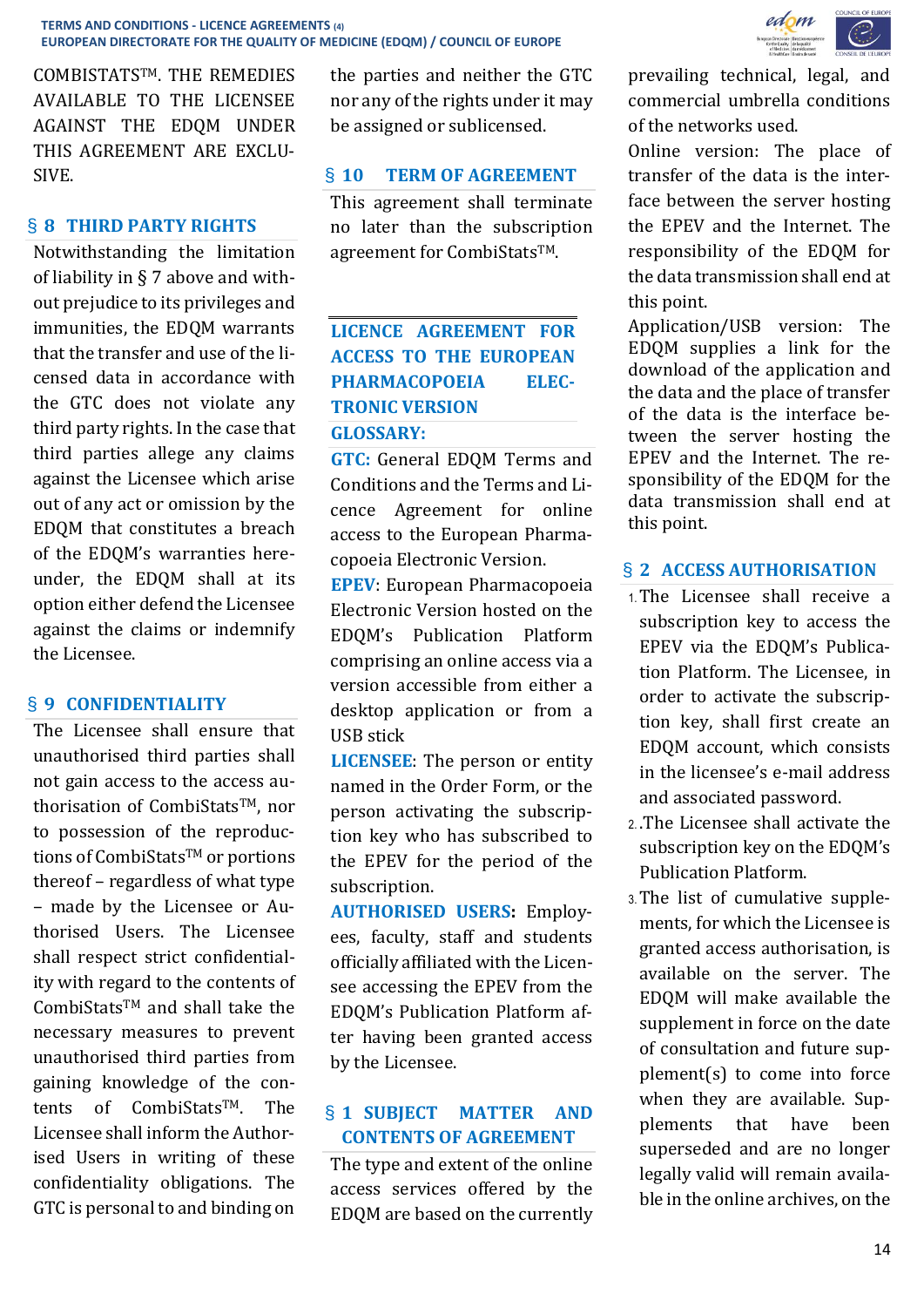proviso that the Licensee has a valid subscription.

# § **3 TECHNICAL REQUIRE-MENTS**

- 1.The EDQM shall provide all data in data formats that are supported by the HTTP Internet Protocol. The Licensees shall provide the technical requirements for the use of the service offered at their expense and risk. Information on technical requirements shall be contained on the EDQM Website, and shall be continuously updated.
- 2.The EDQM reserves the right to change the technical requirements. The EDQM shall attempt to minimise technical changes.

# § **4 SERVICE CHANGES**

- 1.If the technical, legal and commercial umbrella conditions for use of the networks used change and if thereby the provision of contract services by EDQM is materially impaired, the EDQM may change or discontinue the offered services.
- 2.The EDQM shall immediately inform the Licensee by e-mail or letter if, for the above reason(s), parts of the services in their present form can no longer be offered from a certain date and shall propose a partial reimbursement based on the "unavailable" portion of the subscription agreement.

# § **5 RIGHTS**

1.The Licensee acknowledges that all copyrights and other intellectual property rights, in particular rights to the use of the EDQM's Publication Platform and the EPEV as well as of parts thereof (individual texts, articles, excerpts thereof, in particular abstracts, figures, and tables, etc.) are the sole and exclusive property of the EDQM. In addition, the Licence Agreement does not convey to the Licensee any right, title, or interest therein except for the right to use the EDQM's Publication Platform and the EPEV in accordance with the present GTC.

- 2.The Licensee shall notify EDQM promptly of the facts and circumstances surrounding any unauthorised possession or use of the EPEV or any portion thereof.
- 3.The Licensee shall receive rights to the EPEV and the parts thereof as defined in the [User](https://pheur.edqm.eu/media/guides/1_en.pdf)  [guide](https://pheur.edqm.eu/media/guides/1_en.pdf) available on the EDQM's Publication Platform.

### § **6 CONFIDENTIALITY**

- 1.The Licensee shall ensure that unauthorised third parties shall not gain access to the subscription key or the EPEV, nor to possession of the reproductions of the EPEV or portions thereof – regardless of what type – made by the Licensee or Authorised Users.
- 2.The Licensee shall respect strict confidentiality with regard to the contents of the EPEV and shall take the necessary measures to prevent unauthorised third parties from gaining knowledge of the contents of the EPEV.



- 3.The Licensee shall inform the Authorised Users in writing of these confidentiality obligations.
- 4.The Licence Agreement is personal to and binding on the parties and neither the Licence Agreement nor any of the rights under it may be assigned or sublicensed.

# § **7 THE LICENSEE'S DUTIES**

- 1.The Licensee shall only use the EPEV for his/her proper purposes. The Licensee shall in particular:
- −not abuse the access to the service, in particular in violation of Section 5;
- −comply with the recognised principles of data security for the purpose of data protection;
- −not commit illegal acts, and take precautions to prevent any such acts being committed;
- −immediately inform EDQM of any indications of illegal use.
- 2.The Licensee shall within his/her possibilities ensure the proper implementation of the access to the licensed data.
- 3.The transfer of the licensed data in whole or in part – regardless of whether by electronic data carrier, remote data transmission or in the form of hard copies – as well as granting access to the stored data to third parties, the feeding of the data into an intranet and commercial information brokerage, as well as any use of the licensed data for commercial purposes, are not permitted.
- 4.Translations, editing, arrangement, and other changes to the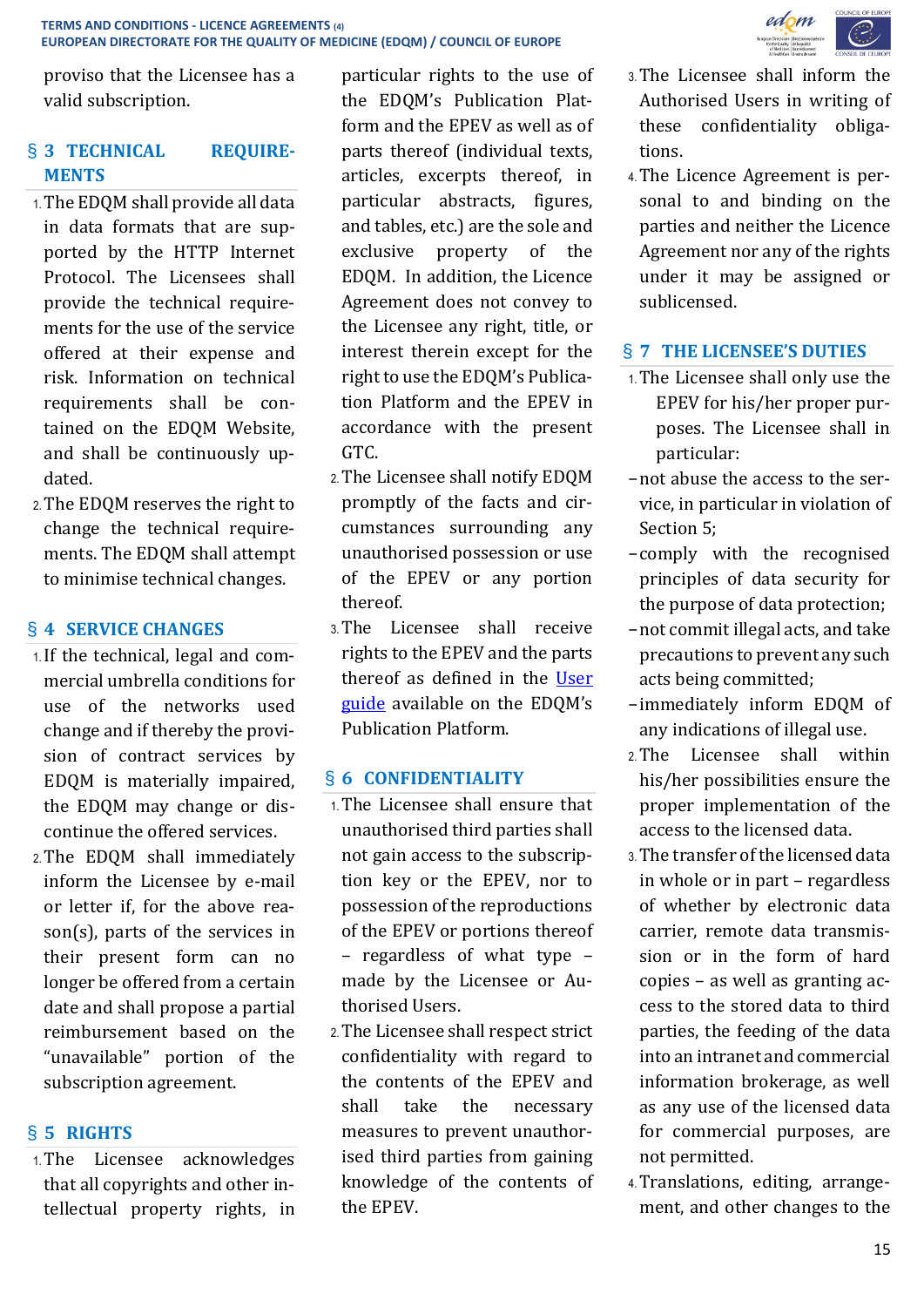licensed data and the public communication, representation or performance thereof are prohibited.

- 5.The EDQM reserves the right to investigate occurrences of suspected unauthorised use or other contract violations (including non-payment) and to take appropriate action or to deny the Licensee or individual user access to the service. The EDQM reserves the right to terminate this Agreement for cause or to claim damages.
- 6.The Licensee shall ensure that the Authorised Users comply with the duties set forth in § 5 para. 1 and 2, and in  $\S$  6.

# § **8 LIABILITY**

SAVE AS PROVIDED IN § 9 BE-LOW, THE EDQM DISCLAIMS ALL OTHER WARRANTIES, EXPRESS OR IMPLIED, INCLUDING THE IMPLIED WARRANTIES OF MER-CHANTABILITY AND FITNESS FOR A PARTICULAR PURPOSE. THE EDOM SHALL NOT BE LIA-BLE FOR ANY DAMAGE OR LOSS OF ANY KIND ARISING OUT OF OR RESULTING FROM THE LI-CENSEE'S POSSESSION OR USE OF, OR INABILITY TO USE THE EPEV. UNDER NO CIRCUM-STANCE SHALL THE EDQM'S LIABILITY TO THE LICENSEE ARISING OUT OF ANY KIND OF CLAIM IN ANY WAY CONNECTED WITH THE USE OR INABILITY TO USE THE EPEV EXCEED THE AMOUNT OF THE LICENCE FEES PAID BY THE LICENSEE FOR THE EPEV. THE REMEDIES AVAILA-BLE TO THE LICENSEE AGAINST

THE EDQM UNDER THIS AGREE-MENT ARE EXCLUSIVE.

# § **9 THIRD PARTY RIGHTS**

Notwithstanding the limitation of liability in § 8 above, the EDQM warrants that the transfer and use of the licensed data in accordance with the Licence Agreement does not violate any third party rights. In the case that third parties allege any claims against the Licensee which arise out of any act or omission by the EDQM that constitutes a breach of the EDQM's warranties hereunder, the EDQM shall at its option either defend the Licensee against the claims or indemnify him/her.

# § **10 TERM OF AGREEMENT**

The EPEV Licence Agreement shall terminate no later than the subscription agreement for the EPEV.

# § 11 DATA PROTECTING

Data will be stored for 8 years and remains within the EDQM network, i.e. the EDQM will not transfer or share any data stored in the Platform with third parties.

# **TERMS OF USE OF THE TECH-NOLOGICAL INTERFACE - THE EDQM'S PUBLICATION PLAT-FORM**

### *Scope*

This appendix presents the terms of use, separately and exhaustively, for Users of the EDQM's Publication Platform (the technological interface).

#### *Licence*

- 1.The EDQM vests the licensee and Authorised Users a personal right to use the technological interface.
- 2.The Personal-User Right includes the right to view, save, download and/or print the information pursuant to the terms of the user authorisation level (hereafter referred to as the **"User Right"**). Other than the User Right, the User does not have and shall not have any rights to the technological interface or any part thereof.
- 3.The User Right, *inter alia*, does not include any right to create and/or extend an electronic database, printed or otherwise, in a manner based in whole or in part on any of the components of the technological interface.

# *Copyright*

- 1.The EDQM owns the copyright and/or the User Rights therein and/or the right to allow the use thereof by the holders of other rights including the holders of the copyright (hereafter referred to as "**holders of other rights**") in all the technological interface's components.
- 2.The User may not duplicate, photocopy, copy, give or transfer to any third party, or translate into another language, including computer language, any of the components of the technological interface other than pursuant to the terms of this licence.

# *Limitation of liability*

1. The EDQM has acted to the best of its ability to prevent any defect, fault or mistake and to